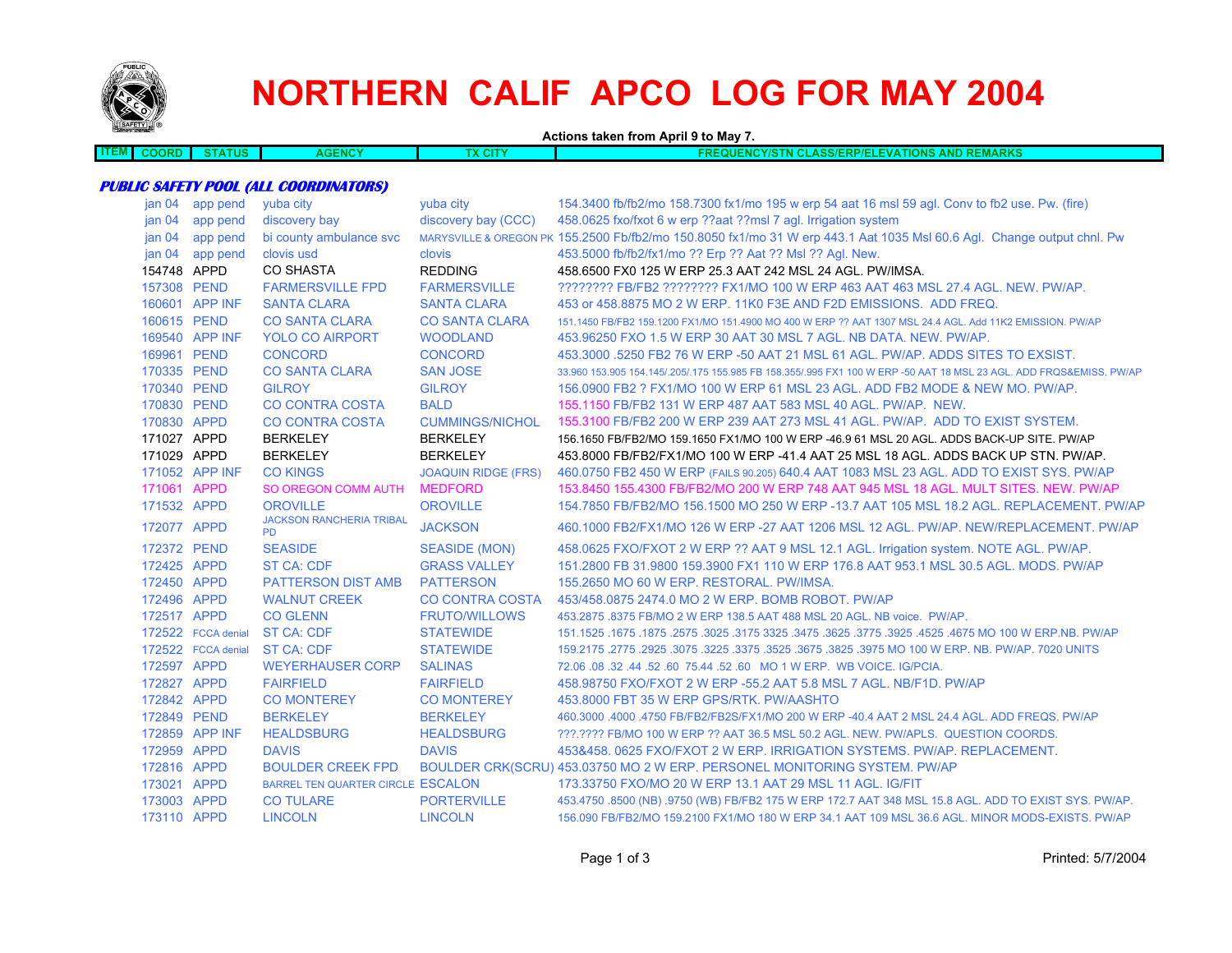| 173116 APPD |                           | <b>ST CA: DOT</b>            | <b>OAKLAND</b>                                       | 47,0200,0600 110 W EERP -11 AAT 9.1 MSL 73.8 AGL, MINOR MODS, PW/AP.                                          |
|-------------|---------------------------|------------------------------|------------------------------------------------------|---------------------------------------------------------------------------------------------------------------|
|             | 173167 ADJ STATE CO KINGS |                              | <b>CO KINGS</b>                                      | 460.0750 .1250 .5500 FB2/FX1/MO 50 W ERP 690 AAT 672 MSL 18.2 AGL. WB DATA, MULTI SITES, PW/AP                |
| 173249 APPD |                           | <b>ROSEVILLE</b>             | <b>ROSEVILLE</b>                                     | 453.4500 FB/FB2/FX1/FXOT/MO 100 ERP 50.3 AAT 46 MSL 60.8 AGL, NB -F2 & F3, PW/AP,                             |
| 173256 APPD |                           | <b>CO CONTRA COSTA</b>       | BALD, ROCKY, CUMM, PL<br>HL, KREGOR, NICHOL          | 159.7350 FB/FB2/MO 154.2050 FX1/MO 28 W ERP VARIOUS AAT, MSL, AGL. MODS. PW/AP                                |
| 173258      | <b>APPD</b>               | <b>CO CONTRA COSTA</b>       | <b>KREGOR, HIGHLAND, PL</b><br><b>HILL, PITTSBRG</b> | 159.6150 FB/FB2/MO 154.2050 FX1/MO 36 W ERP VARIOUS AAT, MSL, AGL. MODS. PW/AP                                |
| 173262 APPD |                           | <b>CO CONTRA COSTA</b>       | KREGOR, MTZ, PL HILL,<br>ROCKY, BALD, CUMM           | 160.1110 FB/FB2/MO 300 W ERP VARIOUS AAT, MSL, AGL, MODS, PW/AP                                               |
| 173265 APPD |                           | <b>MTN VALLEY USD</b>        | <b>HAYFORK (TRI)</b>                                 | 155,2200 FB/MO 69.5 W ERP -315.9 AAT 718 MSL 12 AGL, RESTORE, PW/AP                                           |
|             | 173292 APP INFO TURLOCK   |                              | <b>TURLOCK</b>                                       | 458,0875 FXO/FXOT 7 W ERP ?? AAT ?? MSL ?? AGL, NB F1D, NEW, SPRINKLERS, PW/AP                                |
| 173381 APPD |                           | <b>CO MENDOCINO</b>          | <b>UKIAH</b>                                         | 153,8000 MO 5 W ERP. PW/AP                                                                                    |
| 173387 APPD |                           | <b>CORTE MADERA</b>          | <b>CORTE MADERA</b>                                  | 159.0750 FB/FBS/MO 92 W ERP 28 AAT 49 MSL 64 AGL. NEW. PW/AP. RESTORATION                                     |
| 173415 APPD |                           | <b>TRACY</b>                 | <b>TRACY</b>                                         | 154.7250 FB/MO 453.9750 FB/FB2/MO 200 W ERP 7.6 HAAT 15 MSL 46 AGL, PARTIAL REINSTATE, PW/LS                  |
| 173421 PEND |                           | <b>CO DEL NORTE</b>          | <b>CRESCENT CITY</b>                                 | 153,9800 FB2 155,0850 MO 300 W ERP -9.0 HAAT 17.1 MSL 39 AGL, ADDED STN, PW/AP                                |
|             | 173577 FREQ HOLD ROCKLIN  |                              | <b>ROCKLIN</b>                                       | 155.6250 FB/FB2/MO 156.1500 FX1/MO 45 W ERP 11.3 AAT 87 MSL 8.8 AGL. Del 155.5650. Conv to fb2. PW/AP         |
| 173820 APPD |                           | <b>JACKSON</b>               | <b>JACKSON</b>                                       | 158,9850 FB/MO 50 W ERP -12 AAT 372 MSL 12 AGL, PW/AASHTO, ADJ TO CAL SO INPUT/4.5 KM                         |
| 173819 FYI  |                           | <b>CO KERN</b>               | <b>BAKERSFIELD</b>                                   | 453.26250 .56250 FB/FB2/FX1/MO 200 W ERP 610 AAT 1336 MSL 24 AGL. NB. NEW. PW/AASHTO                          |
|             | 173974 DENIED             | <b>ESCALON</b>               | <b>ESCALON</b>                                       | 155.6475 FB/FB2/MO 150.7750 FX1/MO 182 W ERP 31 AAT 36 MSL 32 AGL. NEW. PW/IMSA                               |
| 168309 FYI  |                           | ASHLAND, OR                  | ASHLAND, OR                                          | 159.1500 FB2/MO 154.8450 FX1/MO 300 W ERP -312 AAT 683 MSL 15 AGL, PW/AP.                                     |
|             |                           |                              |                                                      |                                                                                                               |
| 174087 APPD |                           | <b>ESCALON</b>               | <b>ESCALON</b>                                       | 155.5650 FB/FB2/MO 150.7750 FX1/MO 182 W ERP 31 AAT 36 MSL 32 AGL. NEW. PW/IMSA                               |
| 174430      |                           | APPD OBJECTION CO STANISLAUS | <b>MT OSO</b>                                        | 453,1750 151,1150 FB/FB2 500 W ERP 548 AAT 982 MSL 28.3 AGL. ADD TO SYSTEM, PW/IMSA                           |
| 172522      | <b>PEND</b>               | <b>ST CA: CDF</b>            | <b>STATEWIDE</b>                                     | 1675. 1675. 1675. 1675. 1675. 1675. 1675. 1775. 1625. 1675. 1675. 1675. 1675. 1675. 1675. 1675. 1675. 1675. 1 |
| 172522 PEND |                           | <b>ST CA: CDF</b>            | <b>STATEWIDE</b>                                     | 159,2175,2775,2925,3075,3225,3375,3525,3675,3825,3975,MO 100 W ERP, NB, PW/AP, 7020 UNITS                     |
| 174474 APPD |                           | <b>ST CA: CHP</b>            | <b>SACRAMENTO</b>                                    | 42.12 .34 .46 .54 FB 159.030 FX1 110 W ERP 10.7 AAT ?? MSL ?? AGL. RELOCATE-AUBURN TO SAC. PW/AP              |
| 174577 APPD |                           | <b>FOLSOM</b>                | <b>FOLSOM</b>                                        | 153,8450 5 W ERP MO ONLY, NB, PW/AP                                                                           |
| 174477      | <b>APPD</b>               | <b>ST CA: P&amp;R</b>        | PIERCY (HUM)                                         | 151.0100 FB 158.970 FX1 25 W ERP -244 AAT 140 MSL 18.9 AGL. ADD TO EXIST. PW/AP                               |
| 174488      | <b>APPD</b>               | <b>ST CA: P&amp;R</b>        | <b>WHITEHORN (MEND)</b>                              | 151,0100 FB 158,970 FX1 25 W ERP -37.4 AAT 57.9 MSL 12.2 AGL, ADD TO EXIST, PW/AP                             |
| 174509      | <b>APPD</b>               | <b>ST CA: P&amp;R</b>        | <b>TRINIDAD (HUM)</b>                                | 151,0100 FB 158,970 FX1 25 W ERP -24.7 AAT 73.2 MSL 15.2 AGL, ADD TO EXIST, PW/AP                             |
| 174513      | <b>APPD</b>               | <b>ST CA: P&amp;R</b>        | <b>EUREKA</b>                                        | DEL 44 MHZ FREQS ONLY.                                                                                        |
| 174535      | <b>APPD</b>               | <b>PALO ALTO</b>             | <b>PALO ALTO</b>                                     | 153,8450 FB -48 AAT 16 MSL 47 AGL, ADD TO AN EXISTING SYSTEM, PW/AP                                           |
| 174685 APPD |                           | <b>DALY CITY</b>             | <b>DALY CITY</b>                                     | 460/465,5375 MO 2 W ERP, PW/IMSA, NB ADD TO EXISTING.                                                         |
|             | 174710 FREQ HOLD VALLEJO  |                              | <b>VALLEJO</b>                                       | 158,7300 OR 158,8500 OR 159,060 MO 100 W ERP. PW/AP. TAC CHANL.                                               |
|             | 175019 APP INF            | <b>ST CA: OES</b>            | <b>TOLLHOUSE (FRS)</b>                               | 153.7550 FB/FB2 235 W ERP 513.6 AAT 1103.7 MSL 45.7 AGL, MOD EXIST, PW/AP.                                    |
| 175020      | <b>APP INF</b>            | <b>ST CA: OES</b>            | <b>SUSANVILLE</b>                                    | 153.7550 FB/FB2 141 W ERP 694.6 AAT 2052 MSL 36.6 AGL, MOD EXIST, PW/AP.                                      |